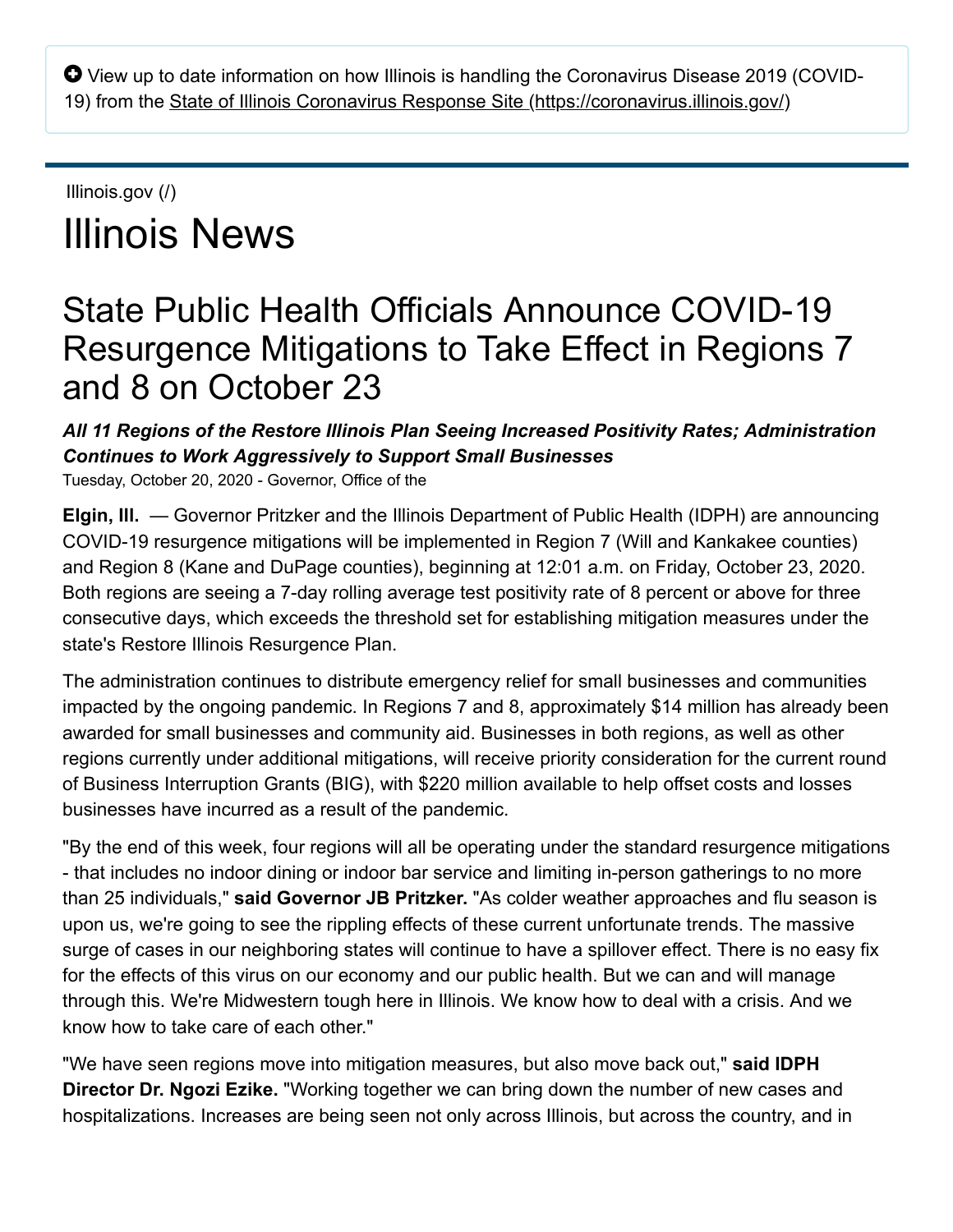many other countries around the world. Until there is a safe and effective vaccine and a significant proportion of the population has received it, we must all stay the course. What you do in your community affects those around you, so please, do your part and help slow the spread."

"The actions we take today to slow the spread of this virus will define what happens in the coming days, weeks and months," **said Dr. Justin Macariola-Coad, Interim Chief Medical Officer at Advocate Sherman Hospital.** "Wearing a mask, washing your hands, and keeping your distance from others will prevent the spread of this illness and save lives. The more we ignore taking these basic steps, the more people will get sick and the harder it will be on the health care system and our brave frontline clinical workers to keep up with the pandemic this winter and help care for our communities across the Northwest suburbs."

Mitigation measures taking effect October 23 in Regions 7 and 8 include:

#### **Bars**

- No indoor service
- All outside bar service closes at 11:00 p.m.
- All bar patrons should be seated at tables outside
- No ordering, seating, or congregating at bar (bar stools should be removed)
- Tables should be 6 feet apart
- No standing or congregating indoors or outdoors while waiting for a table or exiting
- No dancing or standing indoors
- Reservations required for each party
- No seating of multiple parties at one table

#### **Restaurants**

- No indoor dining or bar service
- All outdoor dining closes at 11:00 p.m.
- Outside dining tables should be 6 feet apart
- No standing or congregating indoors or outdoors while waiting for a table or exiting
- Reservations required for each party
- No seating of multiple parties at one table

#### **Meetings, Social Events, Gatherings**

- Limit to lesser of 25 guests or 25 percent of overall room capacity
- No party buses
- Gaming and Casinos close at 11:00 p.m., are limited to 25 percent capacity, and follow mitigations for bars and restaurants, if applicable

These mitigations do not currently apply to schools.

Support for small businesses has been one of the central features of the Pritzker administration's COVID-19 response. Since March, the administration has launched various small business and community relief programs - including over \$1 billion in programs created by the Illinois Department of Commerce and Economic Opportunity (DCEO).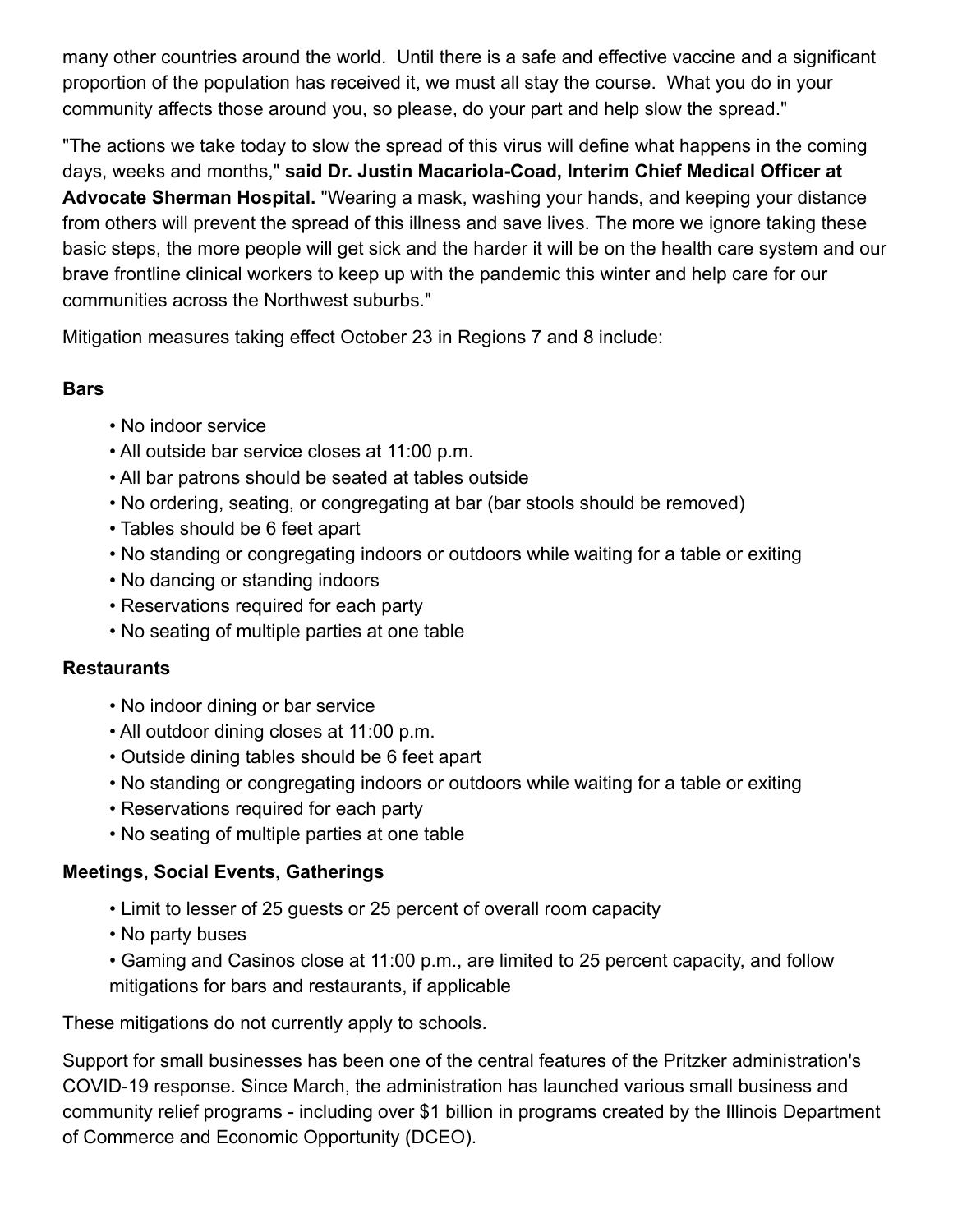These programs include small business grants created as part of the historic \$636 million BIG program. DCEO is now accepting applications for the second round of BIG, which makes funding available to hard hit communities and industry sectors, and which will prioritize applications from communities required to implement enhanced mitigations.

Additionally, DCEO is actively processing reimbursements for local governments impacted by COVID-19 via the state's \$250 million Local CURE program. Local CURE is covering governmental costs related to public health compliance, PPE, COVID testing and more. Counties and municipalities may also provide economic support payments to businesses interrupted by the COVID-19 public health emergency by applying for Local CURE's Economic Support Payments Grant Program. For more information on these programs and for technical assistance in applying, please visit [DCEO's website \(https://www2.illinois.gov/dceo/Pages/default.aspx\)](https://www2.illinois.gov/dceo/Pages/default.aspx).

In the coming days, IDPH will continue to track the positivity rate in Regions 7 and 8 to determine if mitigations can be relaxed, if additional mitigations are required, or if current mitigations should remain in place. If the positivity rate averages less than or equal to 6.5% for three consecutive days, then the regions will return to Phase 4 mitigations under the Restore Illinois Plan. If the positivity rate averages between 6.5% and 8%, the new mitigations will remain in place and unchanged. If the positivity rate averages greater than or equal to 8% after 14 days, more stringent mitigations can be applied to further reduce spread of the virus.

Yesterday, the administration announced COVID-19 resurgence mitigations will be implemented in Region 5, in Southern Illinois, beginning October 22. Region 1, in Northwestern Illinois, has been operating under tightened mitigations since October 3 and the region has continued to see test positivity climb at a consistent pace. Including Regions 7 and 8, four of the 11 public health regions have now triggered the state's failsafe state-action metric.

This marks the second time that Region 7 has surpassed the threshold set for establishing additional resurgence mitigation measures. The state initially implemented additional mitigations in Region 7 on August 26. The region was able to return to Phase 4 of the Restore Illinois Plan on September 18, following weeks of close coordination between IDPH and local health departments, as well as a concerted effort by community leaders and residents. Now, in addition to a test positivity rate of above 8% for three consecutive days, Region 7 is also experiencing concerning ICU availability.

As part of the administration's robust response to the pandemic, the state continues to strengthen its nation-leading testing operation. Illinois is now averaging over 65,000 tests per day, which is well above three times the testing than the average state. Testing is readily available throughout the state, as it remains a critical step to reduce the spread of the virus, given that a positive test result begins the contact tracing process to prevent further spread in Illinois' communities.

In addition to testing, IDPH continues to actively monitor every region in the state for several key indicators to identify early, but significant increases of COVID-19 transmission, potentially signifying resurgence. Indictors include an increase in a region's positivity rate with a simultaneous increase in either hospital admissions for COVID-like-illness or a decrease in hospital capacity, or three consecutive days of greater than or equal to 8% test positivity rate (7-day rolling average). These indicators can be used to determine whether additional community mitigation interventions are